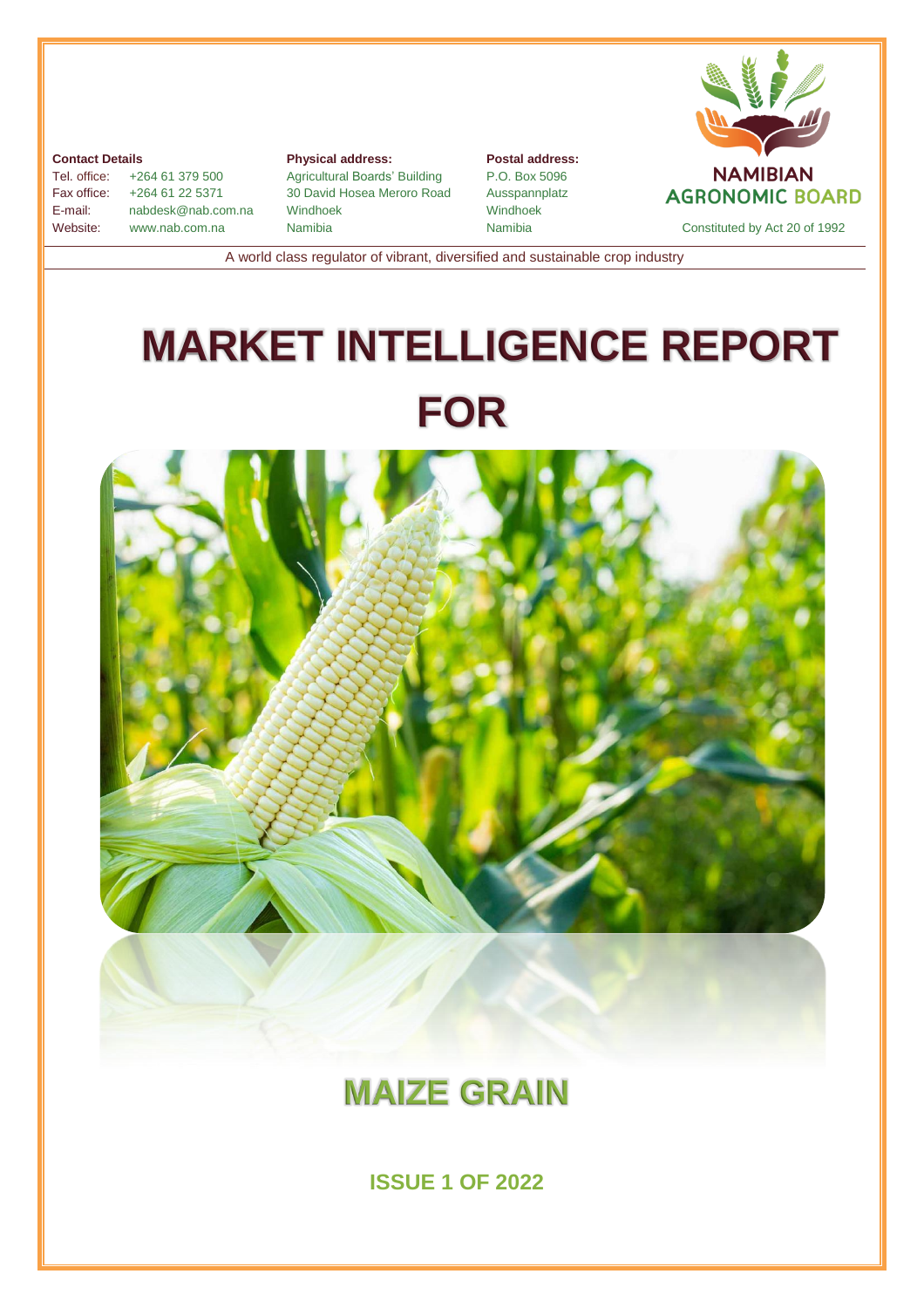

### **1. INTRODUCTION**

Maize [*Zea Mays*], which is also referred to as corn in the United States of America (USA), is grown globally by several countries, and it is one of the most important cereal grains in the world. It is the basis for food security in most countries especially in Africa as it is one of the staple foods. According to Bathla *et al*. (2019), maize contains various nutritional values such as vitamins (B & C), proteins, phosphorus, zinc, and many other important nutritional components. It is also one of the largest components of animal feed (Kopp, 2021).

Currently, Namibia is not producing enough maize and hence it depends on imports in order to meet the local demand. The country mainly produces white maize both under irrigation and rain-fed cultivation, in the Zambezi, Kavango, North Central, Karst, Central, and South production zones. Large quantities of white maize grain are still being imported mainly from South Africa (NAB, 2021). Notably, Namibia has recently recorded an increase in local maize production, from 66 000 tonnes in 2020 to about 90 000 in the 2021 season.

This Market Intelligence Report highlights the important intelligence information on white maize in terms of production, consumption, and trade (import & export) from the global, regional and national perspectives. Although this document is specifically aimed to zoom into white maize, the global overview section is not specific to white maize only due to a lack of global statistics that are specific to white maize only. The African and domestic perspective section, however, is specific to white maize only.

#### **2. GLOBAL OVERVIEW**

**PRODUCTION:** According to FAO (2022), during the period of 5 years (2016 – 2020), over 80% of the world's maize was produced in the American and Asian regions, with Africa only producing 7.4% of the world's total maize production. Europe produced 10.8% whilst the Oceania region produced the lowest of 0.1% of the world's maize production during the same period (Figure 1 below).

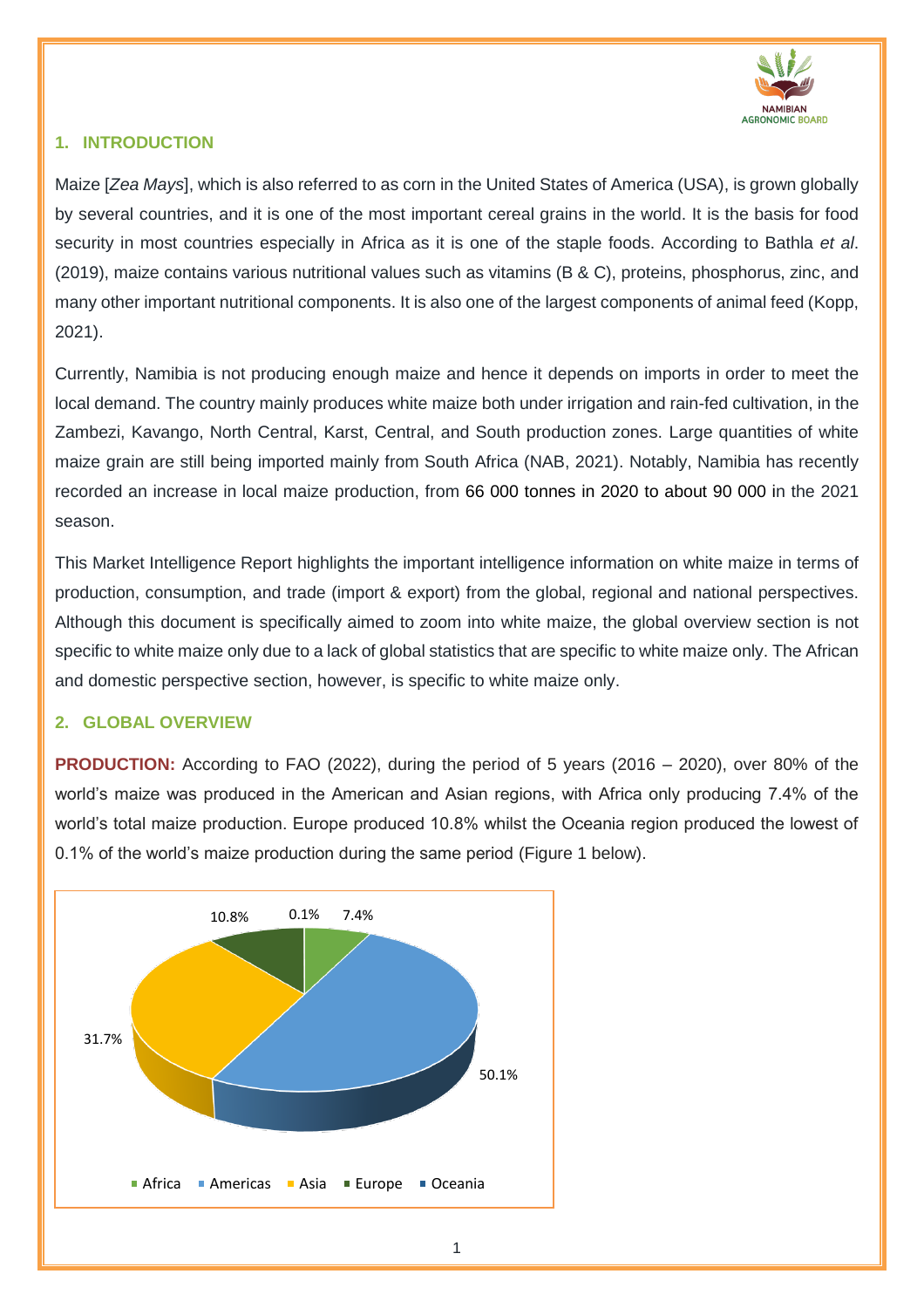



**Figure 1: Global maize production share by region (average 2016 - 2020).** Source: FAOSTAT (2022)

**Figure 2: Global production/Yield quantities of maize (average 2016 - 2020).** Source: FAOSTAT (2022)

As presented in figure 2 above, the global maize production area was at its lowest in 2018 at just over 194 000 hectares of land, whereby a total yield of about 1.12 million tonnes was harvested. The total area and yield have been on an increase since then with about 1.16 million tonnes harvested from an area of 201 000 hectares in 2020. This indicates a 3.29% increase in the maize production area as well as a 3.36% increase in maize yield over the 3 years.

The USA is the top maize producer in the world, having produced over 366 million tonnes out of the world's total maize production estimate of 1.05 billion tonnes in 2020 (McCormick Technology, 2021).



**Figure 3: Global maize production (Top 5 countries in million tonnes).** Source: McCormick Technology (2021)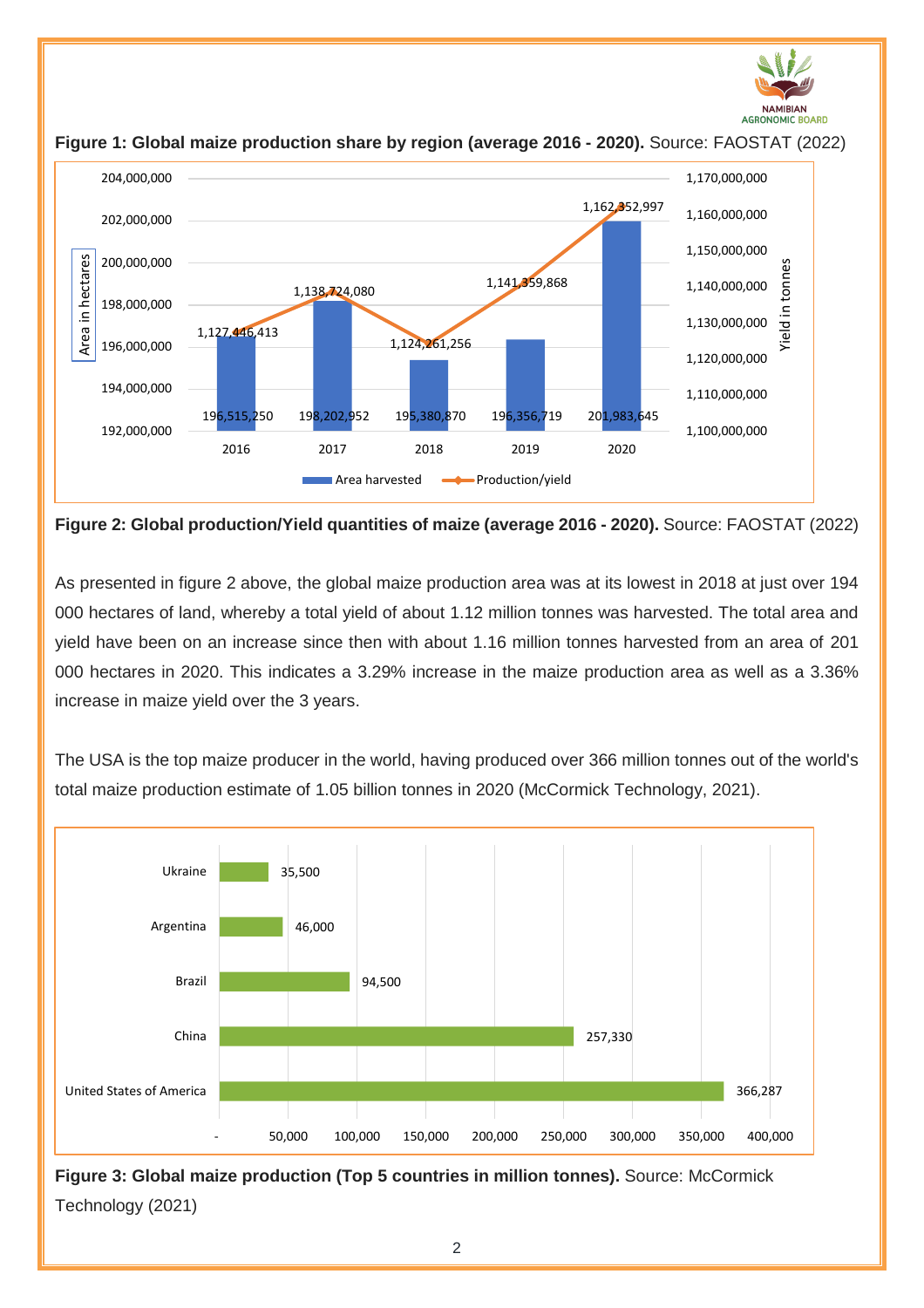

As of 2020, maize production in the USA was 366,287 million tonnes, accounting for 35% of the world's maize production. The USA is followed by China with 257,330 million tonnes, Brazil with 94,500 million tonnes, Argentina with 46,000 million tonnes, and Ukraine with 35,500 million tonnes (Figure 3). These top 5 countries account for 76% of the total world maize production.

**CONSUMPTION:** Maize is the most largely produced and consumed cereal crop in the world simply because it is the main staple food for many people. It can be processed into a variety of food such as flour, popcorns, cereals (cornflakes), and industrial products, such as starch, sweeteners, oil, beverages, glue, industrial alcohol, and ethanol (Ranum *et al*., 2014).



**Figure 4: Global maize consumption (2020/2021) (in million tonnes).** Source: Statista (2021)

As of 2020/2021 and as indicated in Figure 4 above, the United States consumed the highest quantity of maize with over 305 million tonnes, followed by China with just over 287 million tonnes. The lowest amount of maize in the top 5 countries was consumed in Mexico with about 43 million tonnes.

Maize is largely consumed in Africa in the form of delicacies made from flour such as porridge and bread, unlike in the US and EU where it is largely used as livestock feed (United States Department of Agriculture (USDA), 2022).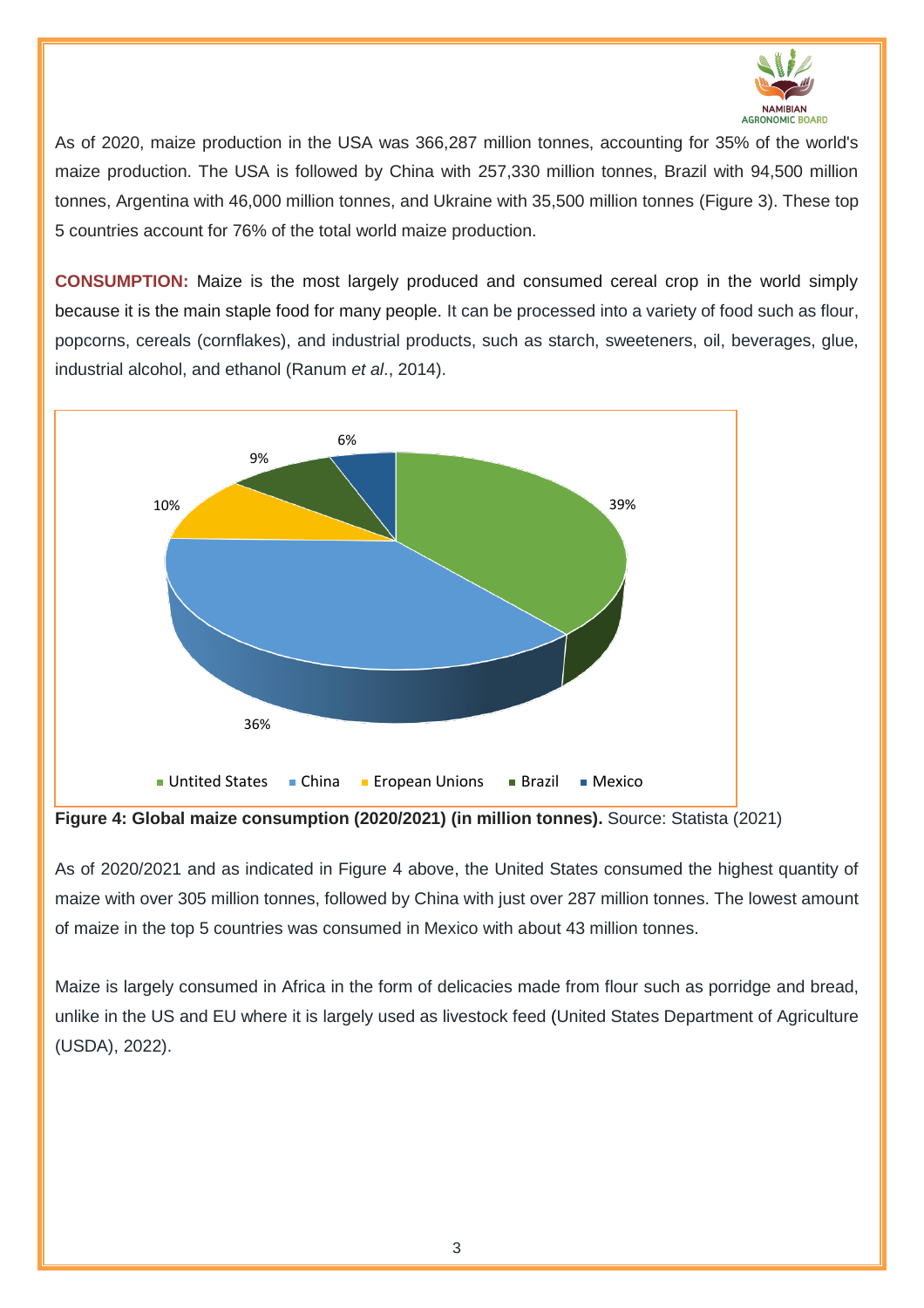

**EXPORTS:** According to McCormick Power Technology (2021), corn (maize), starch and corn (maize) flour remain the highest maize products being exported globally.



**Figure 5: Global maize exports (in tonnes).** Source: McCormick Power Technology (2021)

According to McCormick Power Technology (2021), the United States is the top exporter of maize with over 12 million tonnes in 2018 (Figure 5). The US is followed by Argentina with over 4.2 million tonnes, Brazil with over 4.1 million tonnes, Ukraine with over 3.5 million tonnes, and France with just over 1.6 million tonnes. Apart from the top 5, it is worth mentioning that South Africa also makes the top 10 list at number 9, exporting about 452 thousand tonnes of maize.

**IMPORT:** From an import perspective, the data/graph changes drastically when it comes to the imports of maize (McCormick Power Technology, 2021).

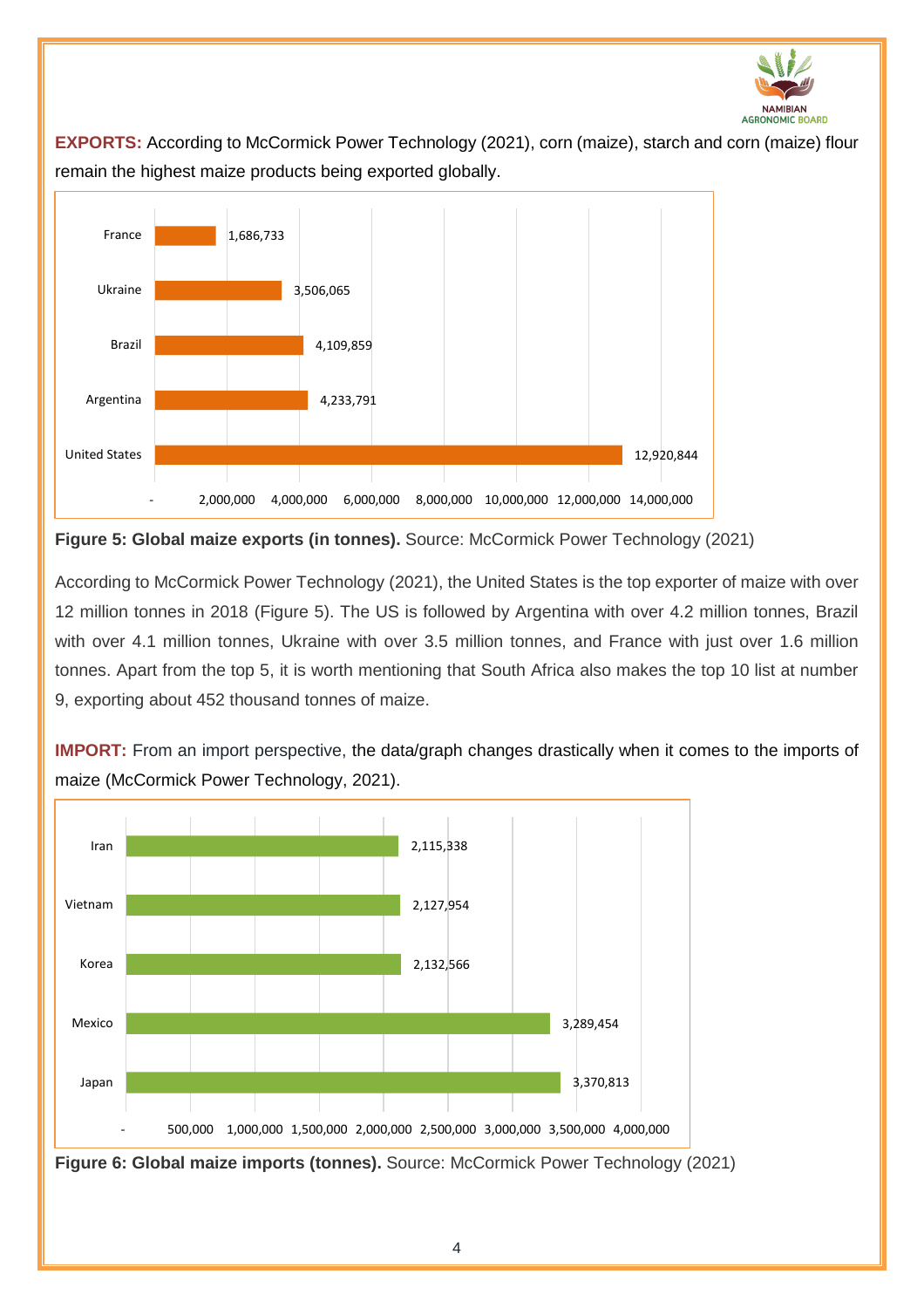

Furthermore, according to the 2018 data, and the illustration in Figure 6 above, the top 5 countries that purchased or imported the most maize overall are Japan with over 3.3 million tonnes, Mexico with over 3.2 million tonnes, Korea with over 2.1 million tonnes, followed by Vietnam with over 2.1 million tonnes, and Iran with over 2.1 million tonnes respectively.

**PRICES:** According to Food and Agricultural Organisation (FAO) (2022), international maize prices have been on a rise recently. This is a result of persistent drought conditions in high exporting South American countries of Argentina and Brazil.



**Figure 7: Global maize prices (in US\$/ton).** Source: Statista (2022)

As shown in figure 7 above, maize prices started at US\$155/ton in 2017 globally and continued to gradually increase to its highest peak of US\$250/ton in 2021. From there on, the maize price continued to significantly increase and as of January 2022, the price stood at US\$276.6 per ton.

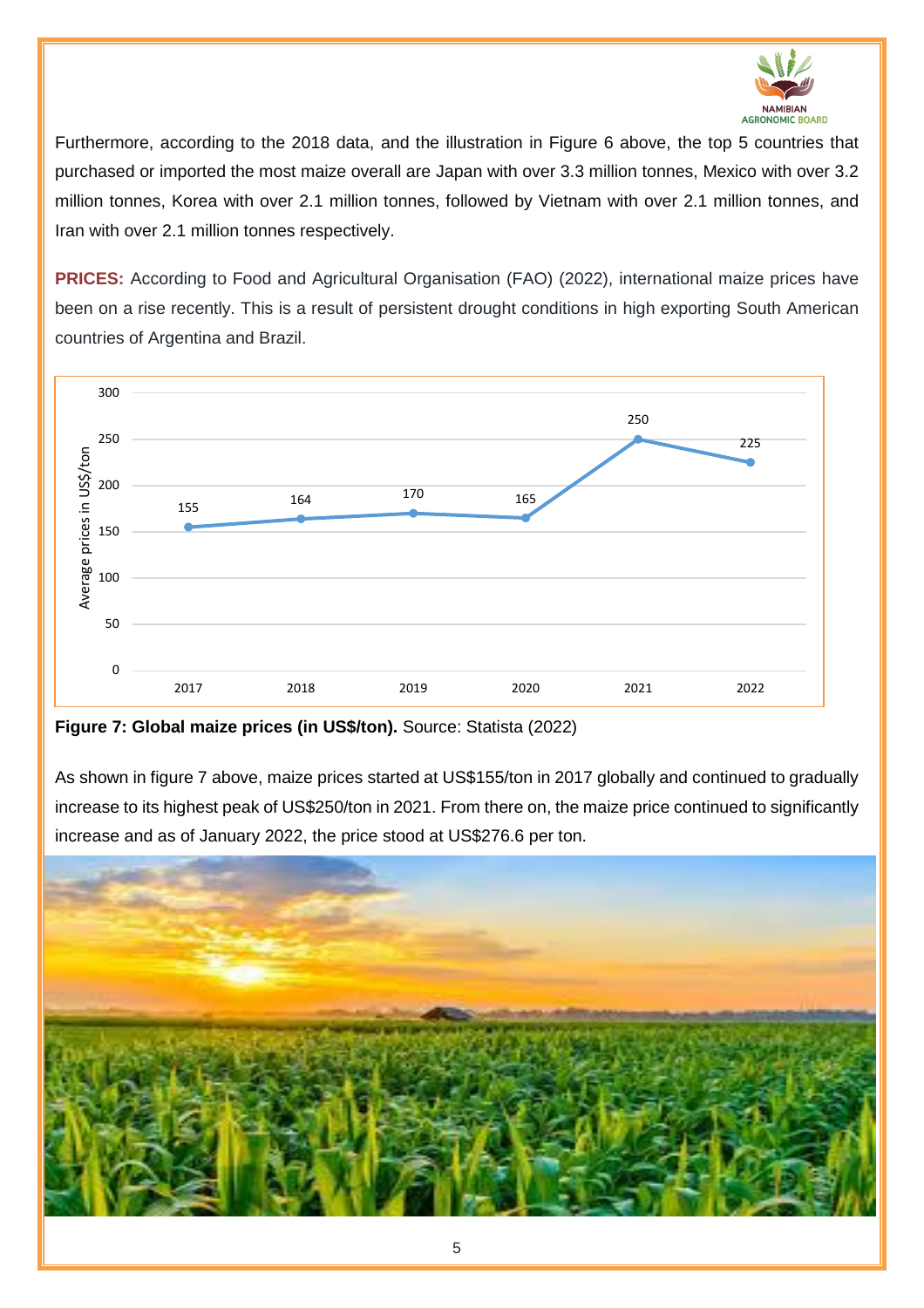

### **3. AFRICAN PERSPECTIVES**

**PRODUCTION:** According to the Food and Agriculture Organisation (FAO) (2022), maize production in Africa was about 90.1 million tonnes in 2020, representing 7.8% of the world's maize production. Figure 8 below shows that the maize cultivated area remained significantly constant over the period between 2016 and 2020. Africa's largest maize harvest was achieved in 2020, with over 90.1 million tonnes harvested from an area of 43 million hectares.



#### **Figure 8: Maize production/Yield vs planted area in Africa (2016 - 2020).** Source: FAOSTAT (2022)

Many African countries including several Southern African countries such as Namibia, Botswana, Eswatini, Lesotho, Zimbabwe, etc. remain insufficient when it comes to maize production, whilst South Africa as in most other agricultural commodities remains the top producer of maize in the region (Southern Africa) and overall in Africa. Notably, South Africa is amongst the top 10 largest maize producers worldwide.



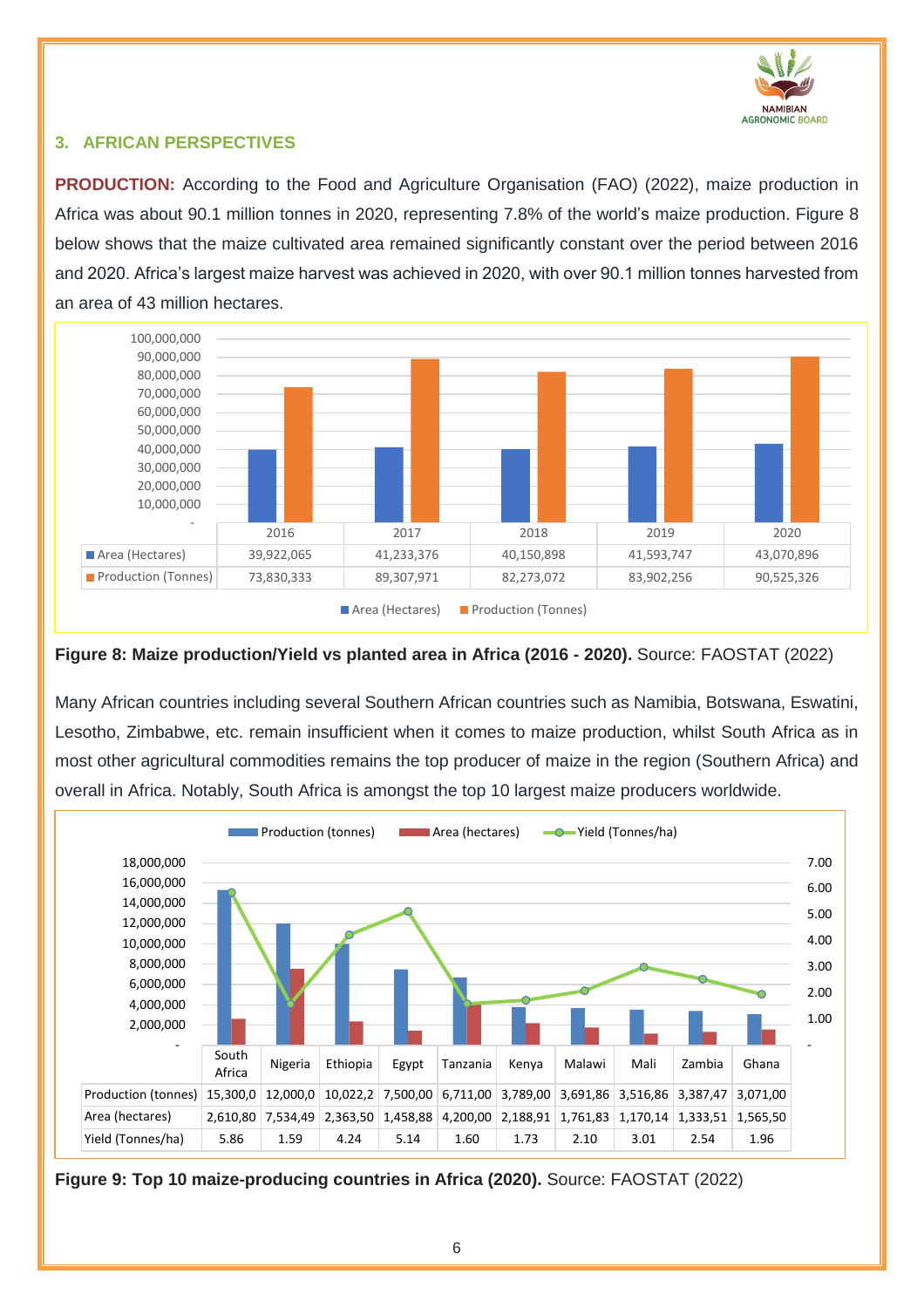

As shown in Figure 9 above, during the year 2020, South Africa was the largest maize producer in Africa with over 15 million tonnes (representing 16.9% of Africa's maize production), followed by Nigeria (13.26%), Ethiopia (11.07%) and Egypt (8.28%). South Africa also recorded the highest yield per hectare of 5.86 tonnes/ha.



**Figure 10: South Africa maize production overview (2020).** Source: SAGL (2020)

According to the Southern African Grain Laboratory (SAGL) (2020), and as indicated in Figure 10 above, out of the 15,3 million tonnes produced in South Africa in 2020, white maize's total contribution was 8,5 million tonnes produced over an area of 1.6 million hectares, whilst yellow maize's contribution was 6,7 million tonnes that were produced over an area of 994 thousand hectares.

| <b>Type of</b><br>production | <b>White maize</b>             |                               |                             | <b>Yellow maize</b>            |                               |                             |
|------------------------------|--------------------------------|-------------------------------|-----------------------------|--------------------------------|-------------------------------|-----------------------------|
|                              | <b>Area</b><br>planted<br>(ha) | <b>Production</b><br>(tonnes) | <b>Yield</b><br>(tonnes/ha) | <b>Area</b><br>planted<br>(ha) | <b>Production</b><br>(tonnes) | <b>Yield</b><br>(tonnes/ha) |
| <b>Dryland</b>               | 1,542,650                      | 7,811,800                     | 5.06                        | 839,400                        | 4,909,250                     | 5.85                        |
| Irrigation                   | 73,650                         | 735,700                       | 9.99                        | 155,100                        | 1,843,250                     | 11.88                       |
| Total                        | 1,616,300                      | 8,547,500                     | 5.29                        | 994,500                        | 6,752,500                     | 6.79                        |

**Table 1: South Africa maize production overview in terms of the type of production (2020).** Source: SAGL (2020)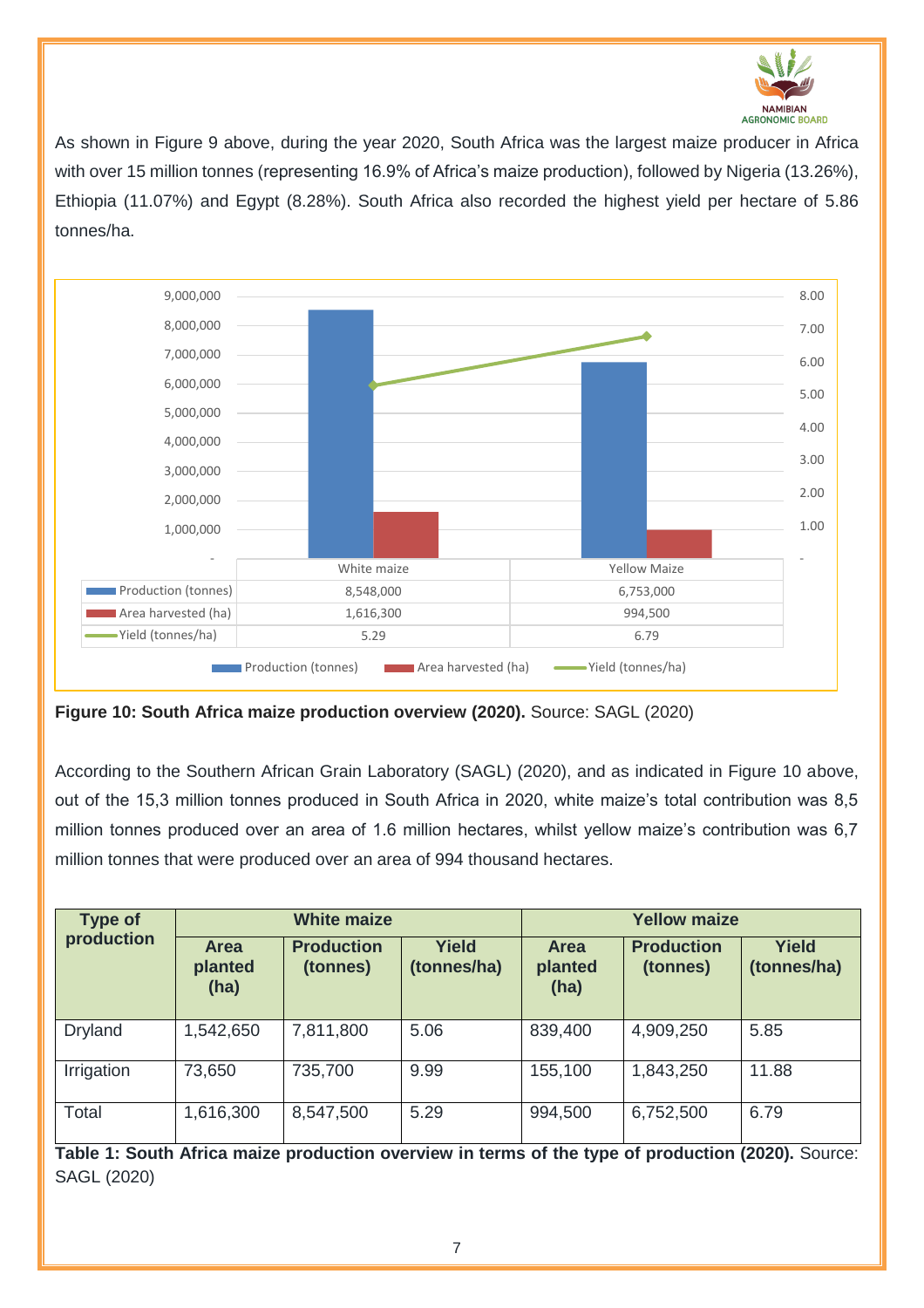

In terms of the type of production, Table 1 above shows that over 90% of South Africa's white maize produced in 2020 was produced under dryland cultivation. Whereas during the same period, 73% of South Africa's yellow maize was produced under dryland cultivation.



**Figure 11: Maize balance sheet for Southern Africa during the year 2020/2021 (in '000 metric tonnes).**  Source: Famine Early Warning Systems Network (FEWSNET) (2021)

According to the National Agricultural Marketing Council (NAMC) (2022), South Africa projected the total production of white maize at 9,735,517 tonnes for the 2021/22 marketing season, whilst 8 049 682 tonnes was projected for yellow maize. However, in terms of the maize trade balance in Southern Africa, Figure 11 above indicates how South Africa produced over 15 million tonnes of maize in comparison to the country's total demand of 11 million tonnes.

#### **CONSUMPTION**

According to Mordor Intelligence (2022), Africa consumes about 30% of the maize produced in the world with Sub-Saharan Africa alone consuming 21% of the total African maize consumption. Furthermore, approximately 65% of the maize produced in South Africa is white and this is used for human consumption, whereas the remaining 35% is yellow maize which is used for animal feed.

| <b>Rank Number</b> | Country      | Consumption (1000 metric tonnes) |
|--------------------|--------------|----------------------------------|
|                    | Egypt        | 16,800                           |
| $\overline{2}$     | South Africa | 13,300                           |
| 3                  | Nigeria      | 11,600                           |
| 4                  | Ethiopia     | 9,200                            |
| 5                  | Tanzania     | 6,300                            |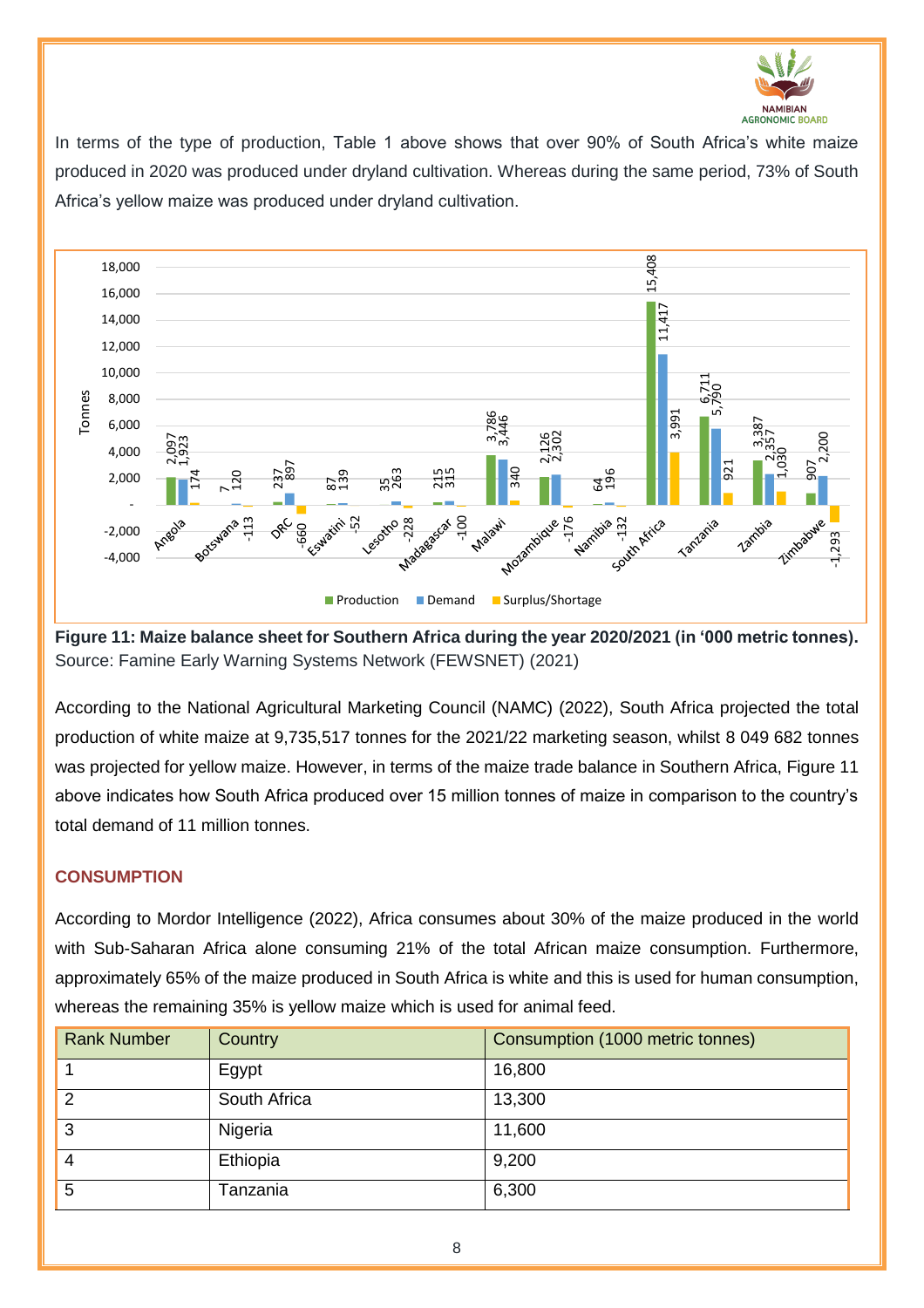

| <b>Rank Number</b> | Country | Consumption (1000 metric tonnes) |
|--------------------|---------|----------------------------------|
| 6                  | Algeria | 4,800                            |
|                    | Kenya   | 4,200                            |
| 8                  | Malawi  | 3,900                            |
| 9                  | Mali    | 3,600                            |
| 10                 | Ghana   | 3,050                            |

**Table 2: Top 10 maize consumers in Africa (in 1000 metric tonnes, 2021).** Source: Index Mundi (2021)

As of 2021, according to Index Mundi (2021) and as indicated in Table 2 above, Egypt is the top maize consumer having consumed about 16,8 million tonnes followed by South Africa which consumed 13,3 million tonnes respectively. Namibia ranks at number 32 in Africa with an estimated consumption of 280 thousand tonnes in 2021.

#### **EXPORTS**

South Africa is the only African country that is a maize net exporter. According to FAO (2022), South Africa exported over 2.5 million tonnes of maize in 2020. It is also the only African country from the Southern region that exports maize on an international level. Figure 12 below indicates that Uganda is the second largest maize exporter in Africa, after South Africa, having exported about 258 thousand tonnes of maize in 2020. Amongst the top 10 exporters, Nigeria exported the least maize of just over 4000 tonnes in 2020.



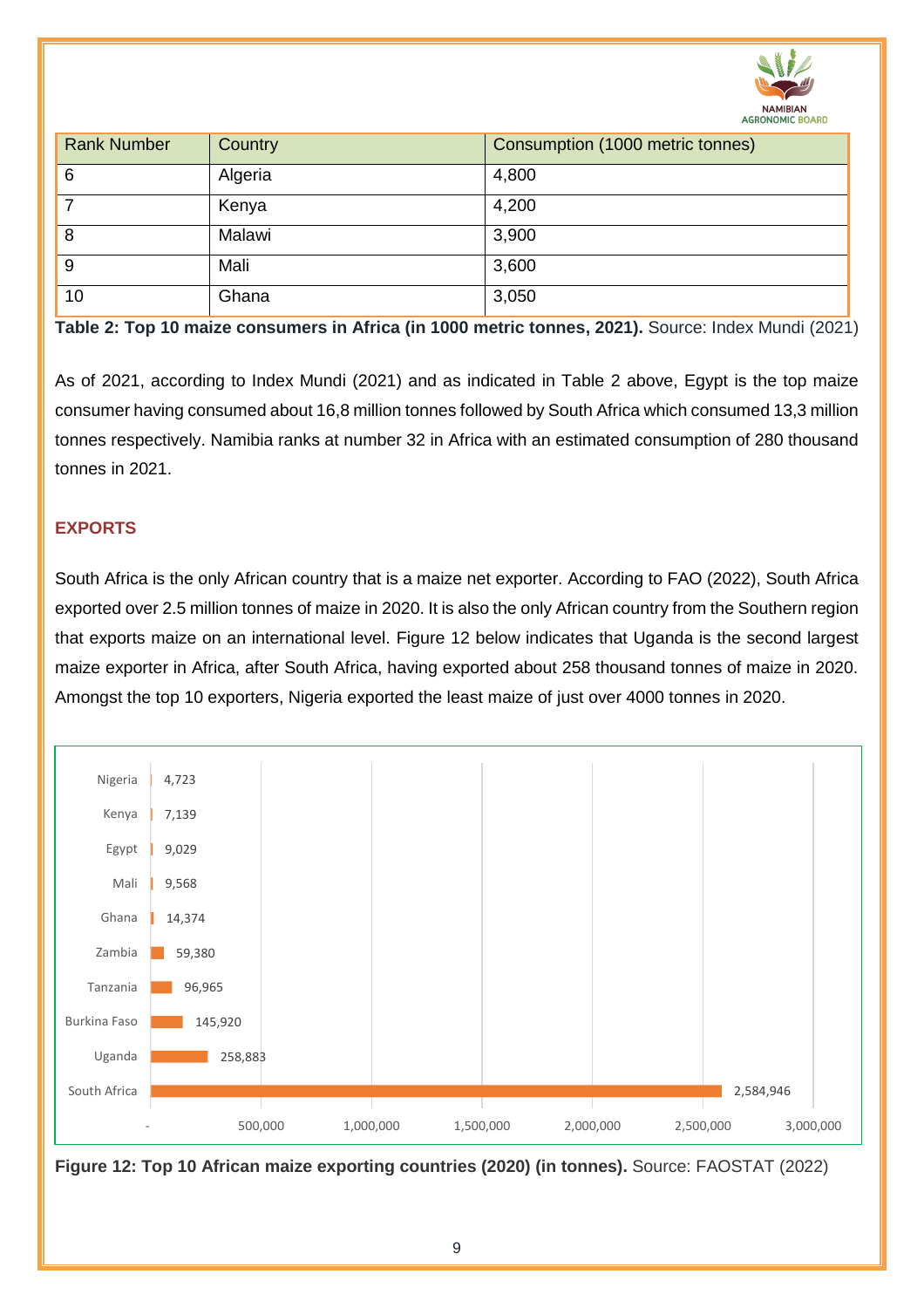

#### **IMPORTS**

According to Famine Early Warning Systems Network (FEWSNET) (2021), countries in Southern Africa such as Namibia, Botswana, Angola, Lesotho, Eswatini, and the Democratic Republic of Congo are either experiencing minor or complete deficits when it comes to maize and they depend on imports from other countries specifically in regional markets.



#### **Figure 13: Top 10 African maize importing countries (2020) (in tonnes).** Source: FAOSTAT (2022)

As indicated in Table 13 above, Egypt imported the largest amount of maize in Africa in 2020, totalling over 7.8 million tonnes. Egypt is followed by Algeria which imported 5 million tonnes in the same year. Botswana from Southern Africa and also in the same customs union as Namibia, the Southern Africa Customs Union (SACU), imported 295 thousand tonnes of maize during the same period.

### **PRICES**

Maize prices may vary throughout the region although in Southern Africa most of the maize prices are linked to those of South Africa, being the biggest producer in the region. Furthermore, South Africa is the largest exporter in the region, hence it is able to attract the effects of the international prices that are easily influencing the prices of neighbouring countries that are dependent on South Africa for maize imports.

Like Namibia, countries such as Malawi, Zimbabwe and Zambia have government institutional plans to purchase maize from the farmers hence they are also setting up the national price for the maize (FEWSNET, 2021).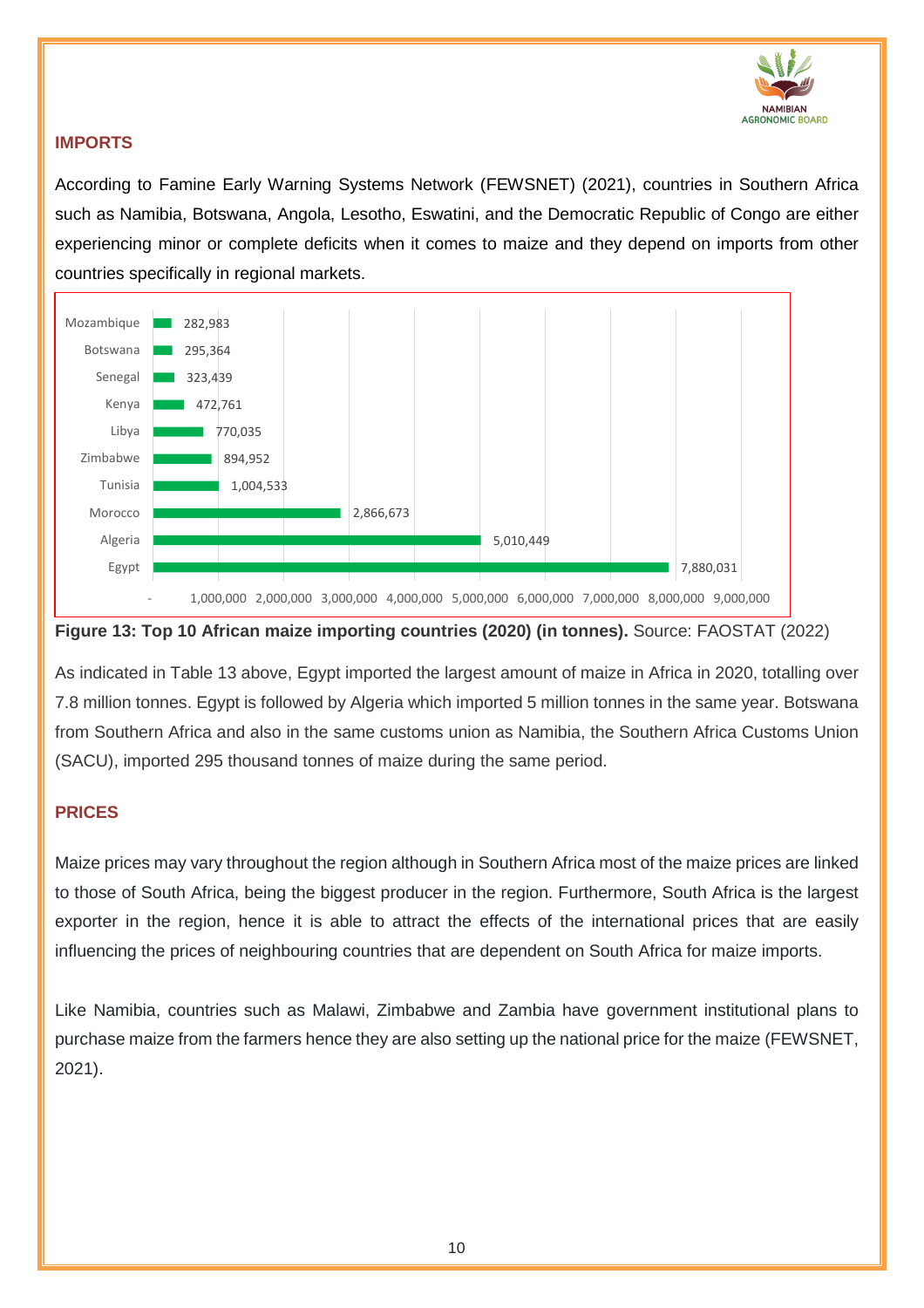

| <b>Country</b> | <b>Price (per ton)</b> | <b>Currency</b> | <b>Equivalence to N\$</b><br><b>(Conversion date: 18.03.2022)</b> |
|----------------|------------------------|-----------------|-------------------------------------------------------------------|
| Zimbabwe       | 32,000                 | <b>ZWL</b>      | 1,491.68                                                          |
| Zambia         | 3,000                  | <b>ZMK</b>      | 2,545.32                                                          |
| Malawi         | 150,000                | <b>MW</b>       | 2,782.74                                                          |
| Tanzania       | 380,000                | <b>TZS</b>      | 2,454.36                                                          |
| Eswatini       | 3,100                  | Е               | 2,959.48                                                          |

**Table 3: Government institutionalised maize prices.** Source: FEWSNET estimates, (2021) & Reliefweb (2021)

Table 3 above indicates the maize prices as set by the government institutions in various countries. Malawian maize price was 150,000 MW/ton in 2021, which is equivalent to N\$2,780.74 per tonne. Prices seem to be low in Zimbabwe compared to other countries, standing at 32,000 ZWL/ton which is equivalent to N\$1,491.68 per tonne.

According to Sihlobo (2021), as of February 2021, South Africa's maize prices were at R3,299 per tonne for white maize and R3,451 per tonne for yellow maize. This is an increase of 8% and 21% during the same period in 2020. It is further anticipated that South Africa's maize prices will continue to be influenced by global events such as the current Russia-Ukraine conflicts. These increases are significantly likely to be felt in neighbouring countries in the Southern region that are largely dependent on maize imports from South Africa.

#### **4. DOMESTIC OUTLOOK**

In Namibia, white maize is exclusively produced for human consumption and it is gazetted as a controlled crop whereby the marketing of locally produced white maize grain is managed through the White Maize Marketing Agreement signed between organised producers and millers and facilitated by the Namibian Agronomic Board (NAB). Usually, the import of maize is restricted during the marketing period which usually commences from 01 May each year and this is only allowed after all the locally available marketable maize has been sold and partially milled.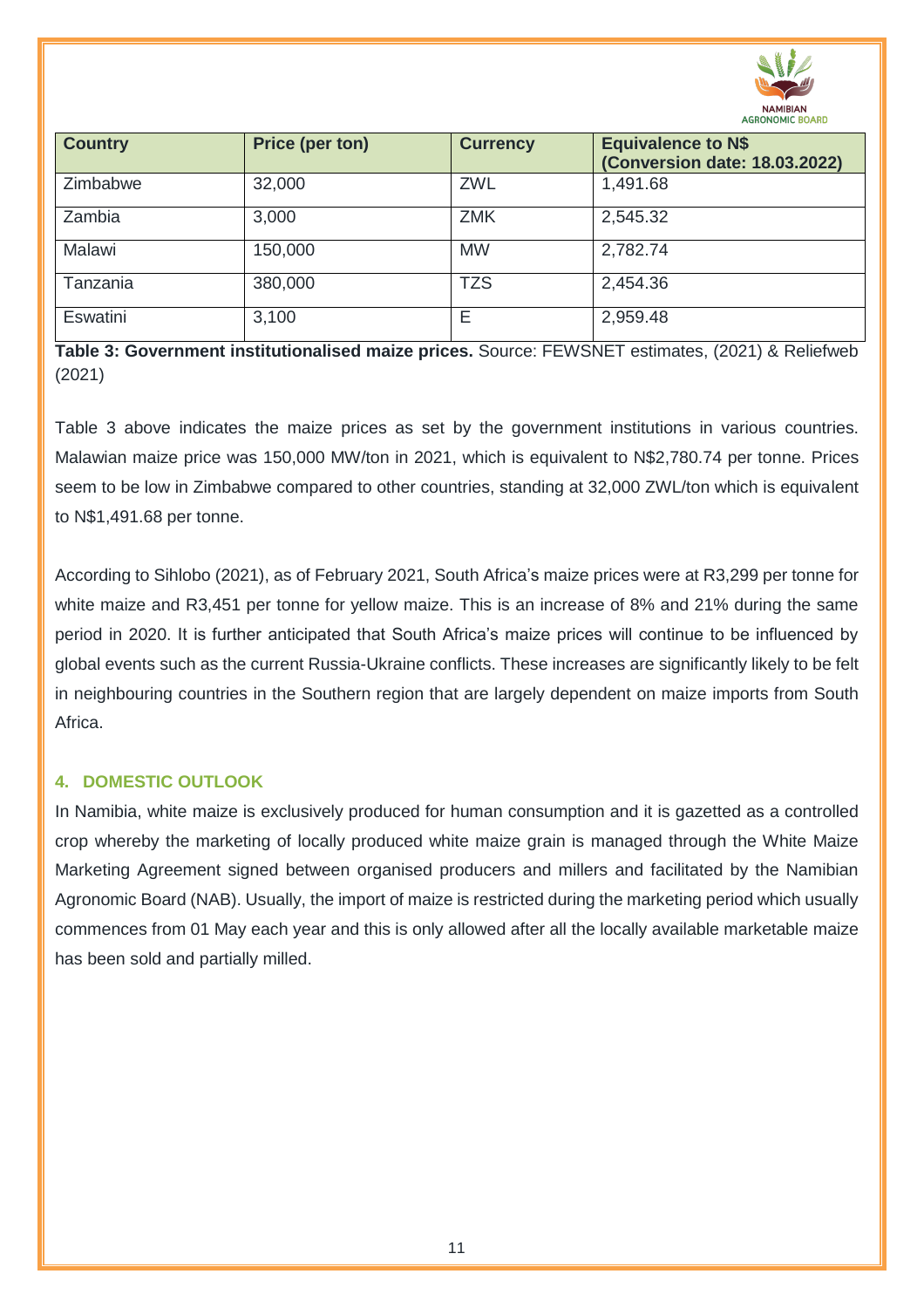

#### **Figure 14: Domestic (Namibia) maize (white) trade overview.** Source: NAB, (2022)

The lowest local maize production was recorded in the years 2016/17 and 2019/20 when over 70% of total maize consumption was imported. A significant increase in local production was however recorded in the 2020/21 marketing year which saw an increase to 66,642 tonnes compared to 28,887 tonnes the previous year (Figure 14 above).



**Figure 15: Namibia maize production (Area planted and yield).** Source: NAB, (2022)

In terms of maize yield per hectare, Namibia recorded the highest yield per hectare during 2017/2018 with a yield of 5.2 tonnes/hectare as indicated in Figure 15 above. The lowest yield of 1.8 tonnes/hectare was recorded in 2019/2020 due to the recurring drought experienced during this period.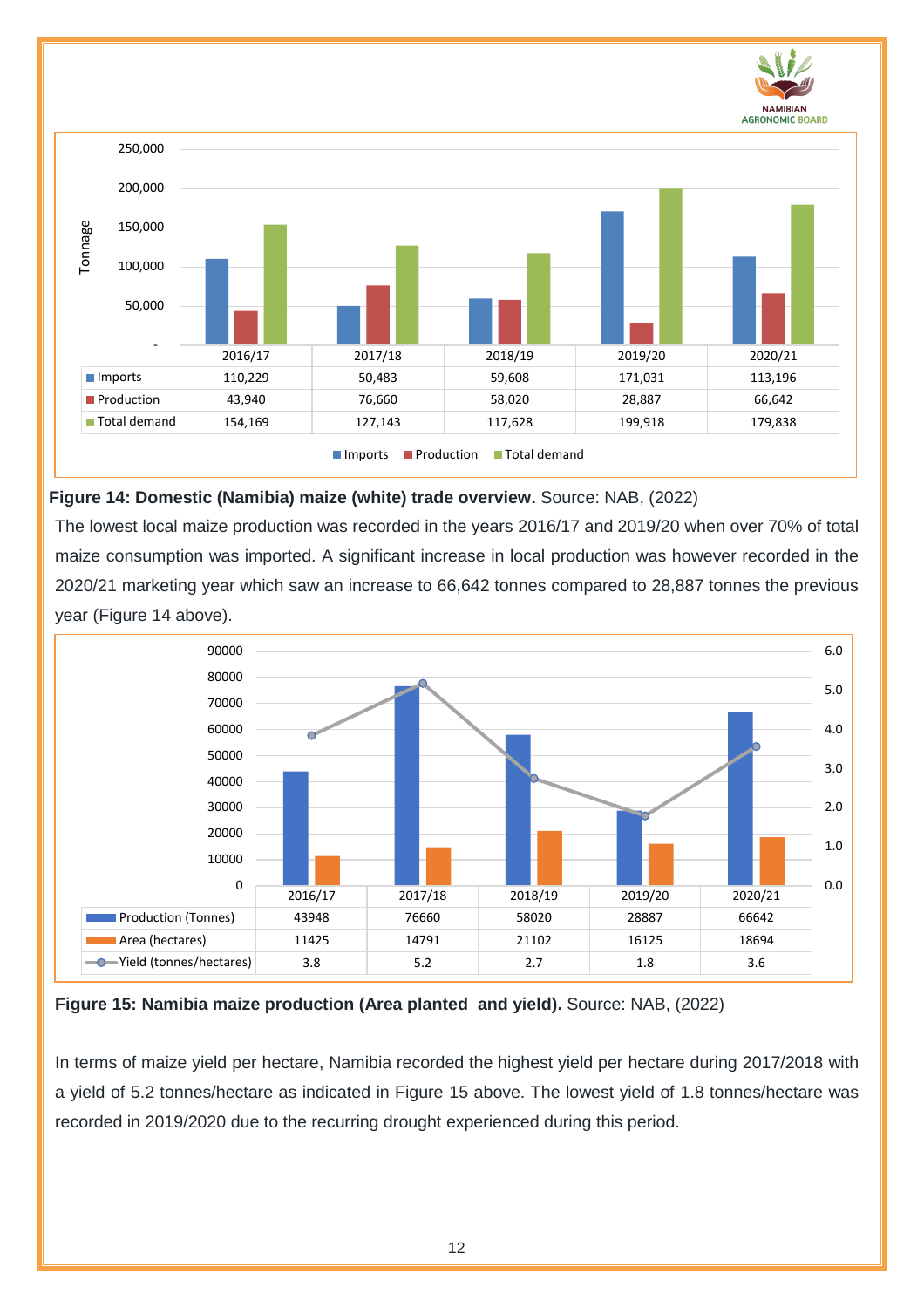



**Figure 16: Namibia maize production overview (Rainfed vs irrigation).** Source: NAB, (2022)

Figure 16 above indicates that of the largest local maize production recorded in 2017/2018, 43,536 tonnes (57%) was produced under rainfed conditions and 33,124 tonnes (43%) was produced under irrigation conditions.



**Figure 17: Local (Namibia) maize prices per tonne.** Source: NAB, (2022)

During each marketing year, the local millers and producers follow a set maize price that is usually agreed upon before the marketing season commences. Figure 17 shows a 5% increase in maize price per tonne from N\$4,824 during the 2019/20 marketing year to N\$5,077 during the 2020/21 marketing year.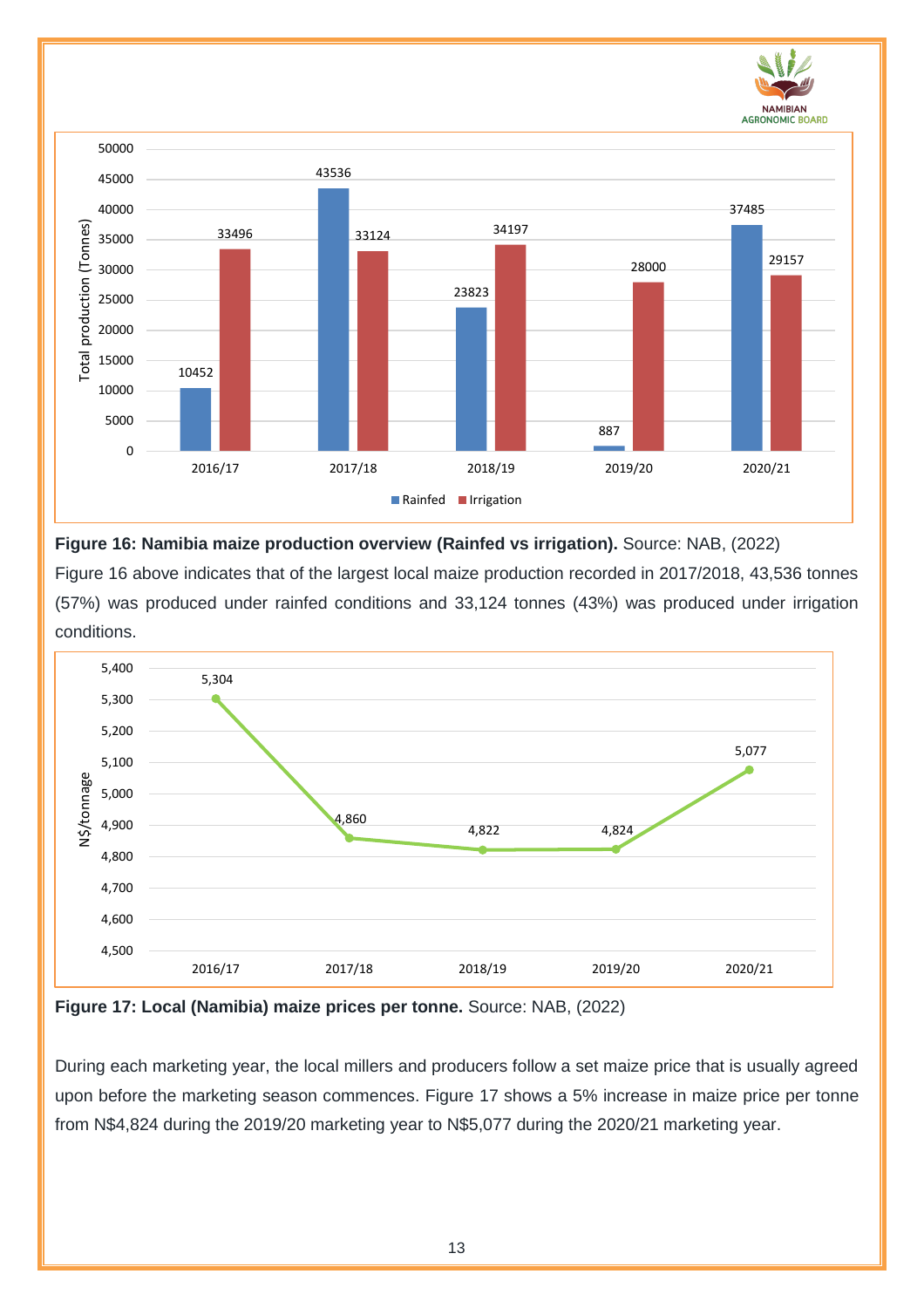

#### **5. KEY POTENTIALS TO UNLOCK GROWTH IN MAIZE FARMING**

The increasing demand and high importation of white maize grain for Namibia indicates an opportunity for increased local production. The long-term solution is to invest in projects that will allow the country to increase white maize production in Namibia.

Furthermore, the Namibian government has already invested in various infrastructure developments across the country such as the construction of the Neckertal dam in the Hardap region to aid with water shortages for irrigation in the country, in addition to the existing water infrastructures. Although not enough, the private sector is also encouraged to meet the government halfway and it has invested a lot in actual production.

In line with other crops, maize is currently gazetted as a controlled crop in terms of the Agronomic Industry Act 20 of 1992, and it forms part of the grain marketing mechanisms for Namibia.

#### **6. REFERENCES:**

Bahla S., Jaidka M. & Kaur R. 2019. Maize Production and Use. Nutritive Value. <https://www.intechopen.com/chapters/70668>

Famine Early Warning Systems Network (FEWSNET). 2021. SOUTHERN AFRICA Regional Maize Supply and and the contract of the Market  $\blacksquare$  and  $\blacksquare$  and  $\blacksquare$   $\blacksquare$   $\blacksquare$   $\blacksquare$   $\blacksquare$   $\blacksquare$   $\blacksquare$   $\blacksquare$   $\blacksquare$   $\blacksquare$   $\blacksquare$   $\blacksquare$   $\blacksquare$   $\blacksquare$   $\blacksquare$   $\blacksquare$   $\blacksquare$   $\blacksquare$   $\blacksquare$   $\blacksquare$   $\blacksquare$   $\blacksquare$   $\blacksquare$   $\blacks$ [https://fews.net/sites/default/files/documents/reports/SA\\_RSMO\\_SA\\_20210907\\_Final\\_1.pdf.](https://fews.net/sites/default/files/documents/reports/SA_RSMO_SA_20210907_Final_1.pdf)

FEWSNET. 2021. Southern Africa price bulletin. [https://reliefweb.int/sites/reliefweb.int/files/resources/PB\\_SA\\_202108\\_6.pdf](https://reliefweb.int/sites/reliefweb.int/files/resources/PB_SA_202108_6.pdf) FEWSNET. 2021. Southern Africa: Regional maize supply and market outlook. [https://fews.net/sites/default/files/documents/reports/SA\\_RSMO\\_SA\\_20210907\\_Final\\_2.pdf](https://fews.net/sites/default/files/documents/reports/SA_RSMO_SA_20210907_Final_2.pdf)

Food and Agriculture Organisation (FAO). 2022. Wheat prices eased, while maize and rice prices increased. <https://www.fao.org/giews/food-prices/international-prices/detail/en/c/1471735/>

Index Mundi. 2022. Corn Domestic Consumption by Country in 1000 MT. [https://www.indexmundi.com/agriculture/?commodity=corn&graph=domestic-consumption.](https://www.indexmundi.com/agriculture/?commodity=corn&graph=domestic-consumption) [https://www.indexmundi.com/agriculture/?commodity=corn&graph=exports,](https://www.indexmundi.com/agriculture/?commodity=corn&graph=exports) <https://www.indexmundi.com/agriculture/?commodity=corn&graph=imports>

Kopp M. C. 2021. The World's 6 Biggest Corn Producers. [https://www.investopedia.com/articles/markets](https://www.investopedia.com/articles/markets-economy/090316/6-countries-produce-most-corn.asp)[economy/090316/6-countries-produce-most-corn.asp.](https://www.investopedia.com/articles/markets-economy/090316/6-countries-produce-most-corn.asp)

Maize industry insight. [https://landbank.co.za/Media-](https://landbank.co.za/Media-Centre/Publications/2020/Maize%20Industry%20Insight%20April%202020%20Final.pdf)[Centre/Publications/2020/Maize%20Industry%20Insight%20April%202020%20Final.pdf](https://landbank.co.za/Media-Centre/Publications/2020/Maize%20Industry%20Insight%20April%202020%20Final.pdf)

McCormick Power Technology. 2022. All the latest data on maize production around the world. [https://www.mccormick.it/as/all-the-latest-data-on-maize-production-around-the-world/.](https://www.mccormick.it/as/all-the-latest-data-on-maize-production-around-the-world/)

Mordor Intelligence. 2022. Africa maize market - growth, trends, covid-19 impact, and forecasts (2022 - 2027). <https://www.mordorintelligence.com/industry-reports/african-maize-market>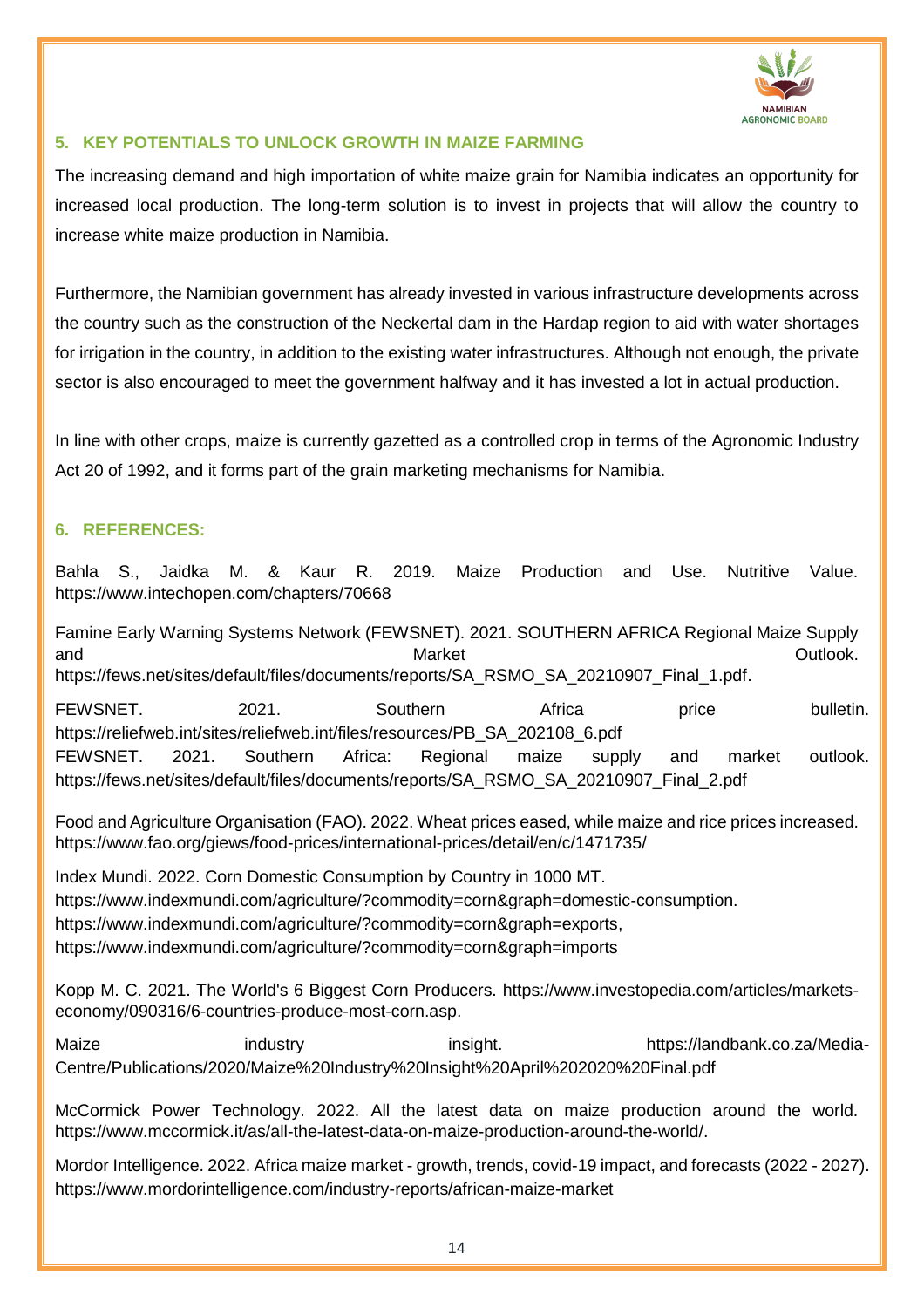

Namibian Agronomic Board (NAB). 2022

National Agricultural Marketing Council (NAMC). (2022), the South African supply and demand projections for grains and oilseeds for February 2022. [https://www.namc.co.za/wp-content/uploads/2022/03/South-](https://www.namc.co.za/wp-content/uploads/2022/03/South-African-Supply-Demand-Estimates_01-March-2022.pdf)[African-Supply-Demand-Estimates\\_01-March-2022.pdf](https://www.namc.co.za/wp-content/uploads/2022/03/South-African-Supply-Demand-Estimates_01-March-2022.pdf)

O'Neill A. Statista. 2022. Average prices for maize worldwide from 2014 to 2025. [https://www.statista.com/statistics/675820/average-prices-maize-worldwide/.](https://www.statista.com/statistics/675820/average-prices-maize-worldwide/)

Ranum, P., Peña‐Rosas, J. P., & Garcia‐Casal, M. N. 2014. Global maize production, utilization, and consumption. *Annals of the New York Academy of Sciences*, *1312*(1), 105-112.

Reliefweb. 2021. Eswatini Market Assessment Report, February 2021. https:// [https://reliefweb.int/report/eswatini/eswatini-market-assessment-report-february-](https://reliefweb.int/report/eswatini/eswatini-market-assessment-report-february-2021#:~:text=To%20encourage%20local%20supply%20to,local%20maize%20supply%20to%20NMC)

[2021#:~:text=To%20encourage%20local%20supply%20to,local%20maize%20supply%20to%20NMC.](https://reliefweb.int/report/eswatini/eswatini-market-assessment-report-february-2021#:~:text=To%20encourage%20local%20supply%20to,local%20maize%20supply%20to%20NMC)

Sihlobo W. 2021. Fin24. Higher prices for grains, dairy, and vegetable oils are a global occurrence**.**  [https://www.news24.com/fin24/opinion/wandile-sihlobo-higher-agricultural-commodity-prices-a-global](https://www.news24.com/fin24/opinion/wandile-sihlobo-higher-agricultural-commodity-prices-a-global-occurrence-20210208)[occurrence-20210208](https://www.news24.com/fin24/opinion/wandile-sihlobo-higher-agricultural-commodity-prices-a-global-occurrence-20210208)

Southern African Grain Laboratory (SAGL). 2020. South African Maize Crop – Quality Report: 2019/2020 season.<https://sagl.co.za/wp-content/uploads/Maize-Crop-Quality-Report-2019-2020.pdf>

The Global Economy. 2022. Maize Prices. [https://www.theglobaleconomy.com/World/maize\\_prices/](https://www.theglobaleconomy.com/World/maize_prices/)

United States Department of Agriculture (USDA). 2022. Feed grains Sector at a Glance: Sector at a Glance. <https://www.ers.usda.gov/topics/crops/corn-and-other-feedgrains/feedgrains-sector-at-a-glance/>